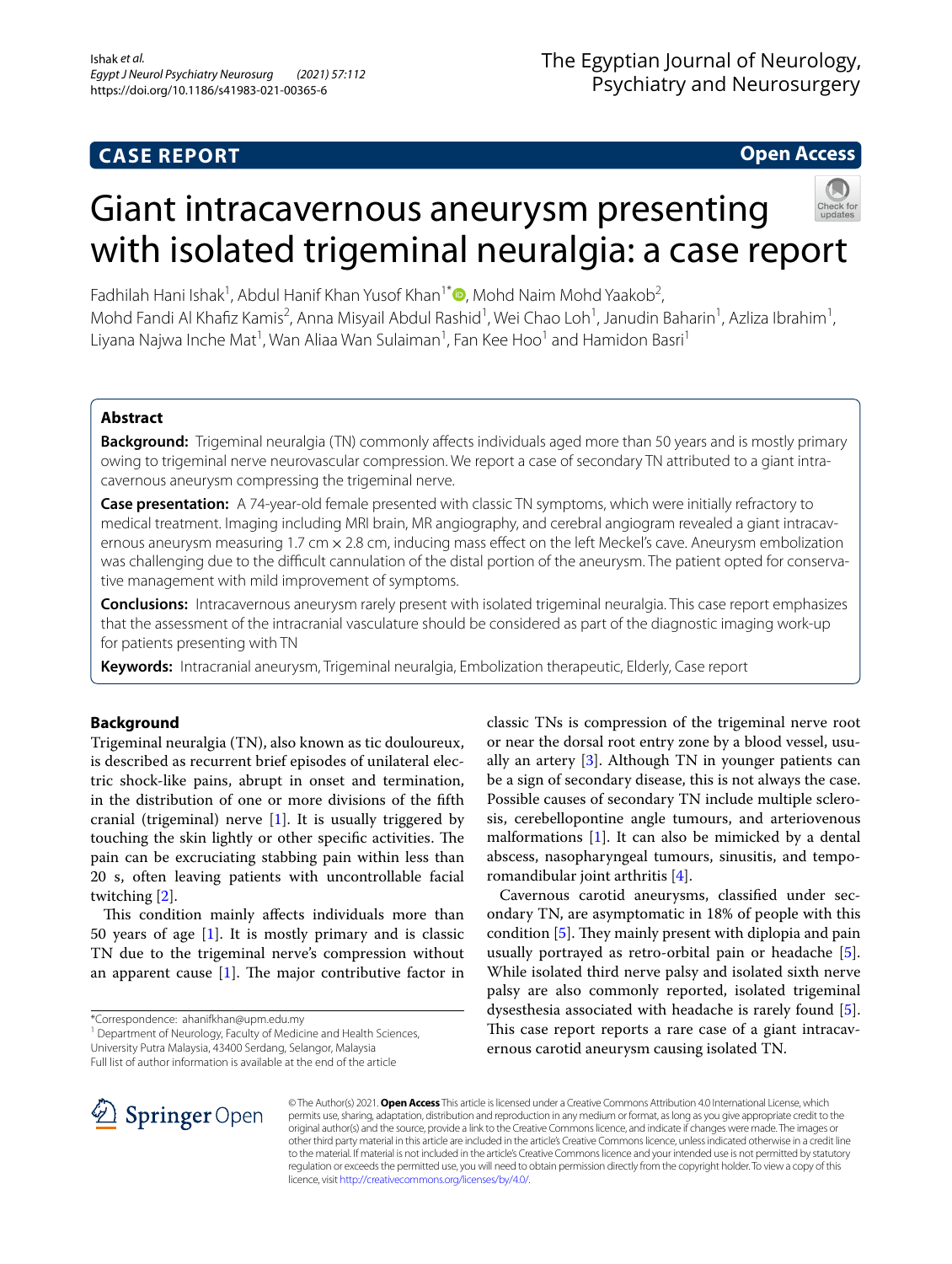#### **Case presentation**

A 74-year-old female with a background of hypertension and a history of burr hole surgery for intracranial bleeding in 1998 has been complaining of left-sided facial pain for 2 years since 2018. She described the pain as intermittent sharp severe pain mainly triggered by touch, particularly over the left maxillary area region, and occasionally was associated with numbness. There was no neurological defcit, and other cranial nerve palsies were not observed. She was diagnosed with TN by her primary care doctors and was intermittently prescribed analgesia to no avail. She was then subsequently referred to our center for further evaluation.

Blood investigations performed for this patient were unremarkable. She proceeded with a magnetic resonance imaging (MRI), which revealed a giant intracavernous left internal carotid artery (ICA) aneurysm. The left ICA aneurysm was seen impinging on the left trigeminal nerve, as shown in Figs. [1](#page-1-0) and [2](#page-1-1).

She was treated with oral pregabalin 50 mg once daily initially as she decided for conservative management. Pain initially improved with pregabalin for 3 months; however, the pain subsequently relapsed with no pain recovery, and the patient was not keen to further increase the pregabalin dose due to the feeling of dizziness. The

<span id="page-1-1"></span>**Fig. 2** MRA shows arterialization of the lesion suggestive of the left internal carotid aneurysm

pain worsened and became constant; therefore, the patient and family decided to discuss intervention during the discussion with the interventional radiologist.

<span id="page-1-0"></span>**Fig. 1** 3D-FLAIR in axial and sagittal showed a giant aneurysm (hypointense, big arrow) located at the left cavernous sinus inducing mass efect to the left Meckel's cave. The hyperintense left trigeminal nerve (small arrow) is impinged by the aneurysm within the left Meckel's cave, causing trigeminal neuralgia

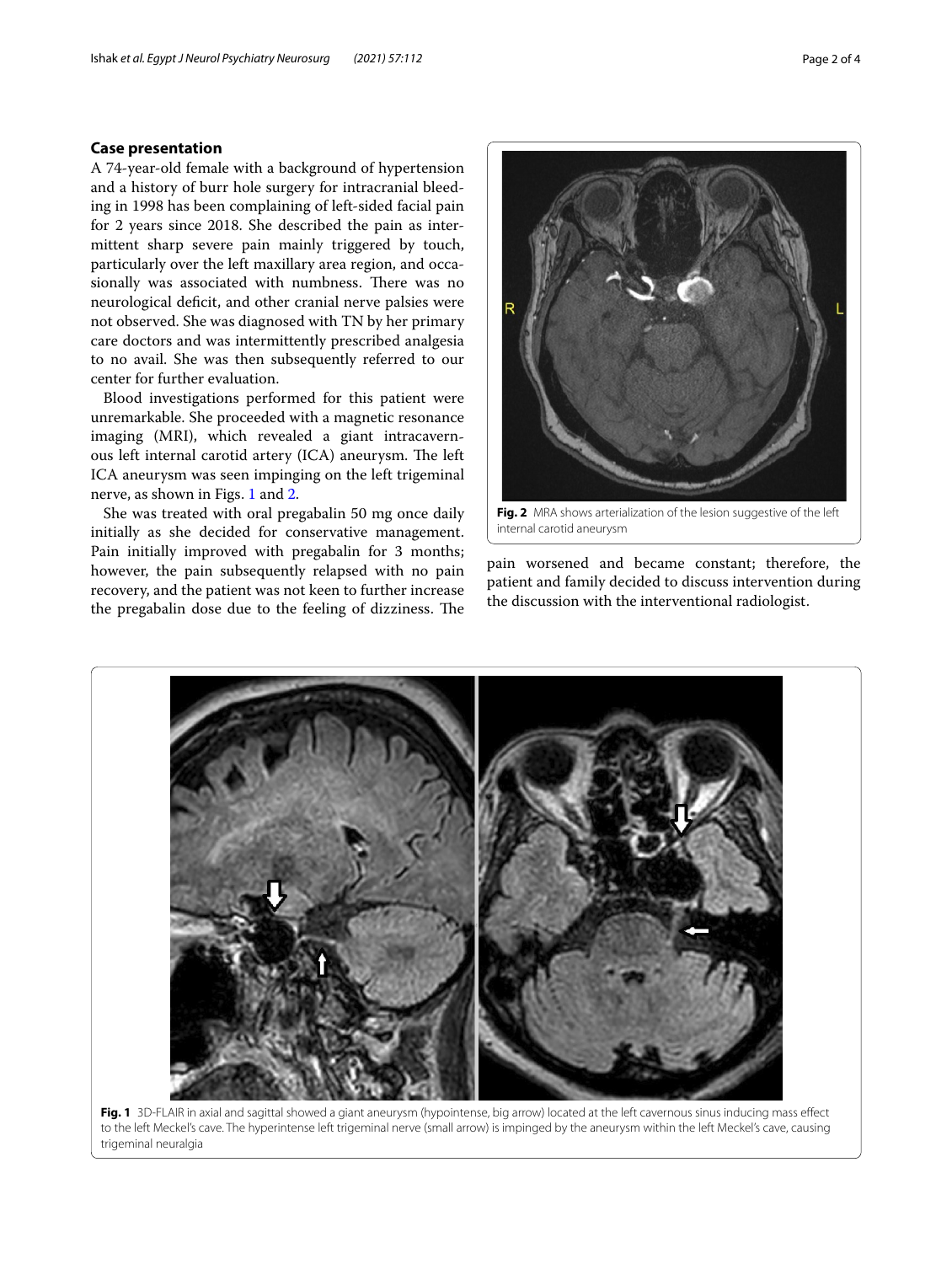She was planned for a cerebral angiogram and flowdiverter stent and coiling. The carotid angiogram revealed a giant intracavernous aneurysm of the left ICA, causing a mass efect on Meckel's cave, which was similar in size compared to previous imaging, as shown in Fig. [3](#page-2-0). The aneurysm was not extending to the arachnoid space. Unfortunately, embolization failed due to the diffcult cannulation of the distal part of the aneurysm. We also attempted to fip the micro-guidewire within the aneurysm to support the microcatheter; however, it was unsuccessful. The patient required admission post-procedure for close observation as she developed transient hypotension and hypothermia.

She made an uneventful recovery post-intervention and, we opted for medical therapy with a continuation dose of pregabalin 50 mg daily with slow titration to 75 mg daily as the patient was not keen on surgical intervention. We also added a low dose of gabapentin 300 mg at night with careful explanation to family members to watch for dizziness and fall prevention. She was still having intermittent pain during follow-up, but tolerable with current medical treatment and not keen on further invasive intervention.

### **Discussion**

Primary TN is more commonly seen in older patients. Neurovascular compression in the elderly is likely related to arteriosclerosis, given the increasing prevalence of arteriosclerosis with age. Arteriosclerosis gradually changes the shape and conformation of the vessel, potentially causing neurovascular compression  $[6]$ . This relationship may also explain the higher incidence of arterial neurovascular compression in older TN patients. Our case was diferent, whereby a giant intracavernous carotid aneurysm was found impinging on the trigeminal

nerve causing pain over the maxillary distribution of the left trigeminal nerve.

Intracranial aneurysms causing facial pain may have multiple locations, including supraclinoid ICA, anterior ICA, vertebrobasilar, posterior-cerebral (PCA), cavern-ous ICA, and trigeminal artery [\[7](#page-3-6), [8](#page-3-7)]. Intracavernous carotid aneurysms are commonly complicated by cranial nerve palsies, particularly oculomotor nerve, trochlear nerve, ophthalmic and maxillary branches of the trigeminal nerve, and the abducens nerve, which transverse the cavernous sinus [[9\]](#page-3-8). Despite that, they rarely cause isolated trigeminal nerve palsy but have been found to cause isolated abducens, oculomotor or trochlear nerve palsy [[5,](#page-3-4) [10](#page-3-9)]. In our case, the cranial nerve involved is solely the trigeminal nerve causing constant sharp facial pain ipsilateral to the giant left ICA intracavernous aneurysm.

Diagnosis of TN warrants imaging in all cases, especially if clinical suspicions are towards the presence of compressive (vascular on non-vascular) or infammatory lesions of the trigeminal nerve. Imaging is particularly crucial if the pain is refractory to initial medical management or if the presentation is atypical  $[1]$  $[1]$ . The presence of the giant left ICA aneurysm in our patient explains why the facial pain became unresponsive towards pregabalin. Other possible secondary causes of TN include arteriovenous malformations, cerebellopontine angle tumours, nasopharyngeal tumours, and multiple sclerosis [\[1](#page-3-0)]. These conditions can be excluded utilizing imaging, particularly MRI.

Several challenges were encountered while managing this case. Improvement of symptoms shown towards initial medical treatment with pregabalin was seen progressed to refractory after a few months. Failure of medical treatment leads to endovascular treatment, which would reduce the risk of rupture and the formation of

<span id="page-2-0"></span>